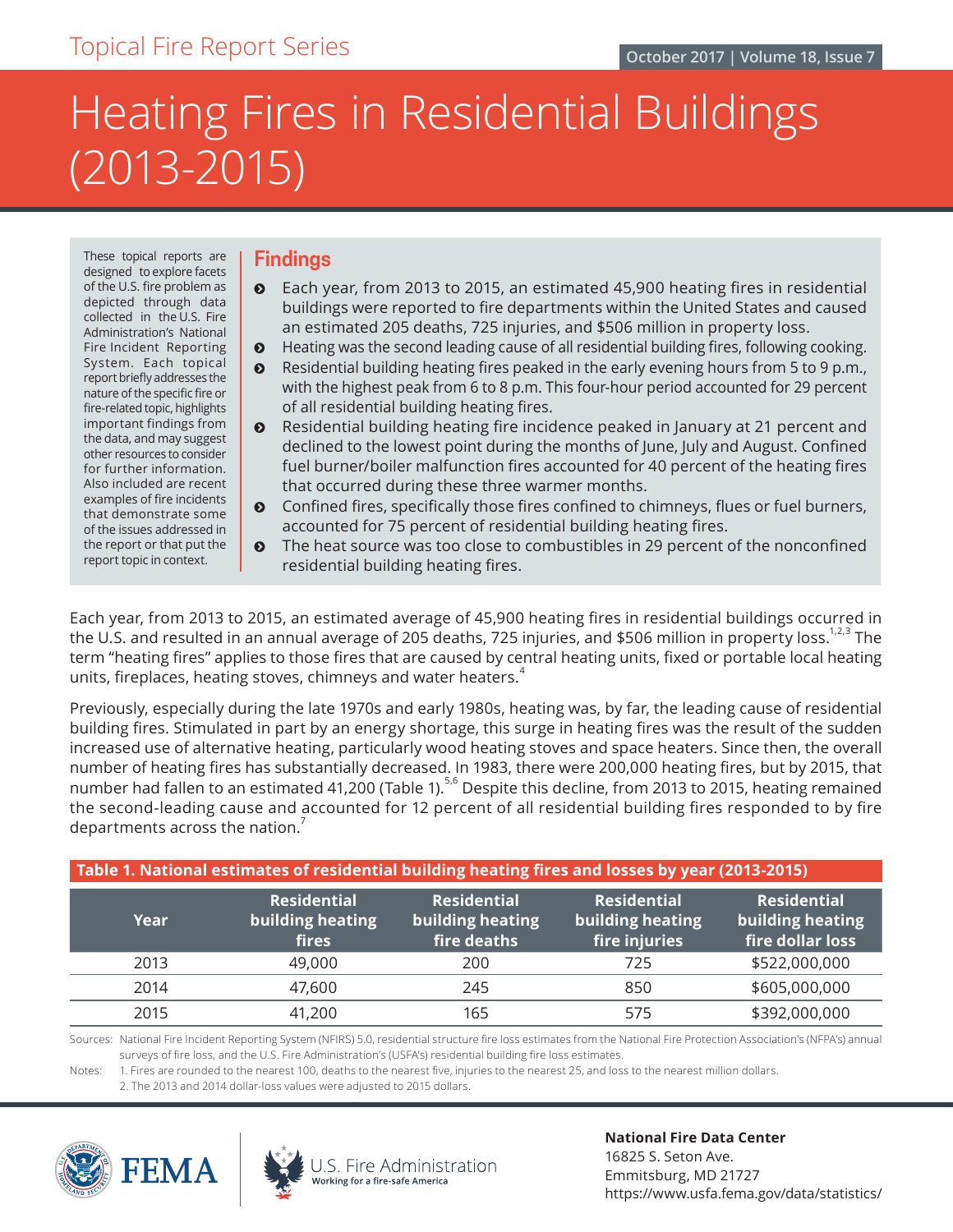This topical report addresses the characteristics of residential building heating fires as reported to the NFIRS from 2013 to 2015 — the most recent data available at the time of the analysis. $^8$  For the purpose of this report, the term "residential heating fires" is synonymous with "residential building heating fires," as residential heating fires commonly mean those fires caused by heating that occur in buildings. The term "residential heating fires" is used throughout the body of this report; the findings, tables, charts, headings and endnotes reflect the full category "residential building heating fires."

# **Type of fire**

Building fires are divided into two classes of severity in the NFIRS: "confined fires," which are fires confined to certain types of equipment or objects, and "nonconfined fires," which are fires that are not confined to certain types of equipment or objects. Confined building fires are small fire incidents that are limited in extent, staying within pots, fireplaces or certain other noncombustible containers.9 Confined fires rarely result in serious injury or large content loss and are expected to have no significant accompanying property loss due to flame damage.<sup>10</sup>

Of the two classes of severity, 75 percent of residential heating fires were confined fires, as shown in Table 2. By comparison, from 2013 to 2015, 50 percent of all residential building fires were confined fires.<sup>11</sup>

| Table 2. Residential building heating fires by type of incident (2013-2015) |                |  |
|-----------------------------------------------------------------------------|----------------|--|
| Incident type                                                               | <b>Percent</b> |  |
| Nonconfined fires                                                           | 25.49          |  |
| Confined fires                                                              | 74.51          |  |
| Chimney or flue fire, confined to chimney or flue                           | 51.65          |  |
| Fuel burner/boiler malfunction, fire confined<br>22.86                      |                |  |
| Total                                                                       | 100.00         |  |

Source: NFIRS 5.0.

## **Loss measures**

Table 3 presents losses, averaged over the three-year period from 2013 to 2015, for residential heating fires and all other residential building fires (i.e., excluding heating fires) reported to the NFIRS.12 As can be expected, the average losses associated with nonconfined residential heating fires were notably high, since nonconfined fires generally include larger fires that more often result in serious injury and more content losses. The average losses of fatalities, injuries and dollar loss for residential heating fires were less than those for all other residential building fires.

| Table 3. Loss measures for residential building heating fires (three-year average, 2013-2015) |                                                 |                                                             |                                                                |                                                                      |
|-----------------------------------------------------------------------------------------------|-------------------------------------------------|-------------------------------------------------------------|----------------------------------------------------------------|----------------------------------------------------------------------|
| <b>Measure</b>                                                                                | <b>Residential</b><br>building<br>heating fires | <b>Confined</b><br>residential<br>building<br>heating fires | <b>Nonconfined</b><br>residential<br>building<br>heating fires | <b>Residential</b><br>building fires<br>(excluding<br>heating fires) |
| <b>Average loss</b>                                                                           |                                                 |                                                             |                                                                |                                                                      |
| Fatalities/1,000 fires                                                                        | 2.1                                             | 0.0                                                         | 8.4                                                            | 3.6                                                                  |
| Injuries/1,000 fires                                                                          | 11.8                                            | 1.6                                                         | 41.6                                                           | 25.5                                                                 |
| Dollar loss/fire                                                                              | \$7,690                                         | \$270                                                       | \$29,380                                                       | \$13,560                                                             |

Source: NFIRS 5.0.

Notes: 1. No deaths in confined fires were reported to the NFIRS during 2013 to 2015; the resulting loss of 0.0 fatalities per 1,000 fires reflects only data reported to the NFIRS.

2. Average loss for fatalities and injuries is computed per 1,000 fires; average dollar loss is computed **per fire** and is rounded to the nearest \$10.

3. The 2013 and 2014 dollar-loss values were adjusted to 2015 dollars.

4. The "Residential building fires (excluding heating fires)" category does not include fires of unknown cause.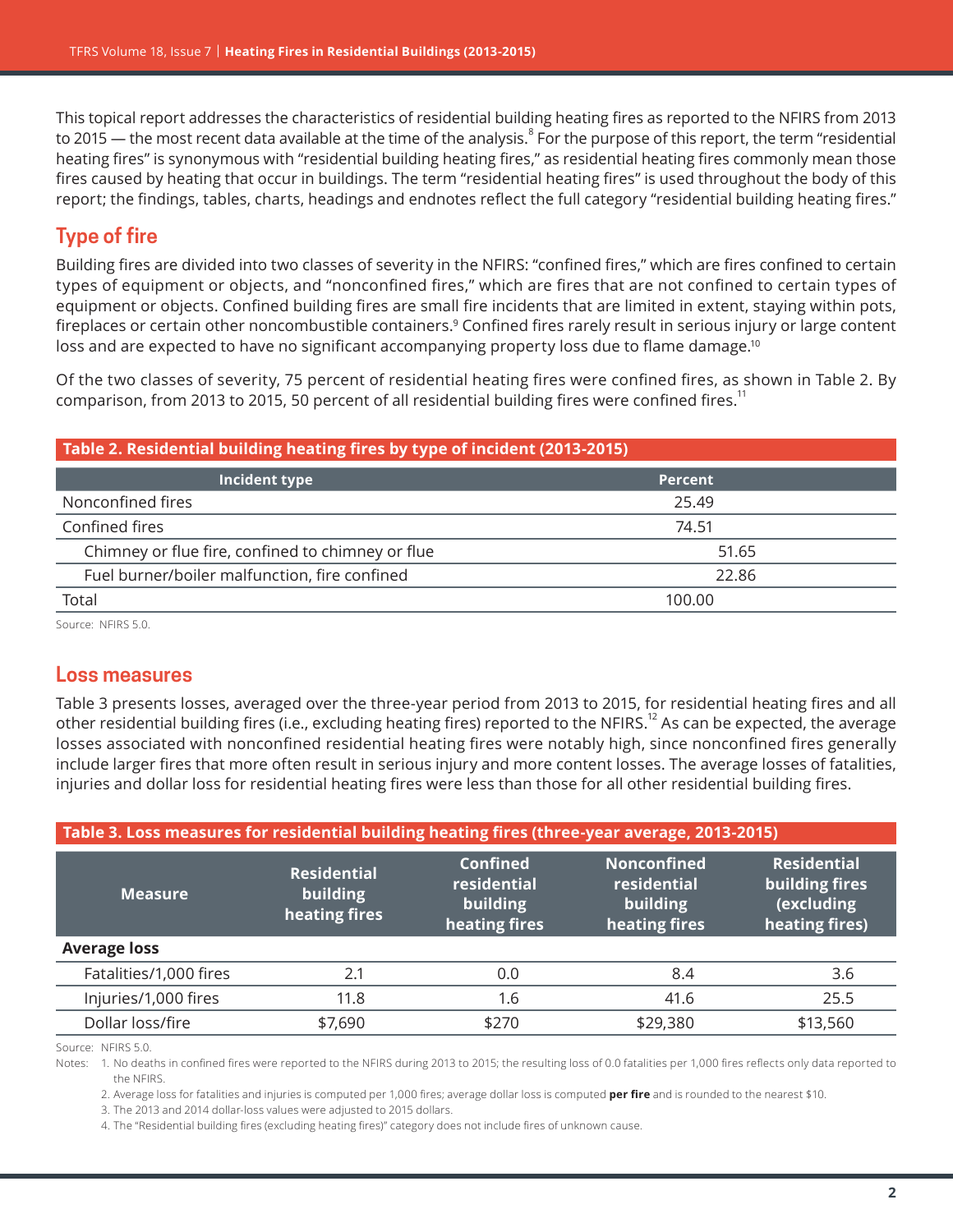# **Property use**

Figure 1 presents the percentage distribution of residential heating fires and losses by property use (i.e., one- and two-family residential buildings, multifamily residential buildings, and other residential buildings).<sup>13</sup> One- and two-family residences were disproportionately represented in residential heating fires. In fact, 81 percent of residential heating fires occurred in one- and two-family residences — yet only 64 percent of all residential fires occurred in these types of residences.<sup>14</sup> An additional 13 percent of residential heating fires occurred in multifamily dwellings.

Consistent with the fact that the majority (81 percent) of residential heating fires took place in one- and two-family residential buildings, the percentages of fatalities (89 percent), injuries (74 percent) and dollar loss (83 percent) were also highest in these types of residences. One reason that heating played a larger role in one- and two-family fires than in multifamily and other residential fires is that one- and two-family residential buildings have fireplaces, chimneys and fireplace-related equipment that most other types of residences do not have.<sup>15</sup> In addition, multifamily residential buildings tend to have central heating systems that are maintained by professionals and not the homeowner; thus, there are fewer heating fires from poor maintenance or misuse than in one- and two-family dwellings.<sup>16</sup>



#### **Figure 1. Residential building heating fires and losses by property use (2013-2015)**

Source: NFIRS 5.0.

Notes: 1. The 2013 and 2014 dollar-loss values were adjusted to 2015 dollars.

2. Total percent of fatalities does not add up to 100 percent due to rounding.

# **When residential building heating fires occur**

As shown in Figure 2, residential heating fires occurred mainly in the evening hours from 5 to 9 p.m., peaking from 6 to 8 p.m.<sup>17</sup> These fires declined throughout the night and early morning and reached their lowest point during the morning hours from 3 to 5 a.m. The four-hour evening period from 5 to 9 p.m. accounted for 29 percent of residential heating fires, and the two-hour morning period from 3 to 5 a.m. accounted for 3 percent. The confined fire incidents dominated the alarm profile and produced the pronounced peaks and valleys; the nonconfined fires experienced an early morning low and an evening peak as well, but were less pronounced.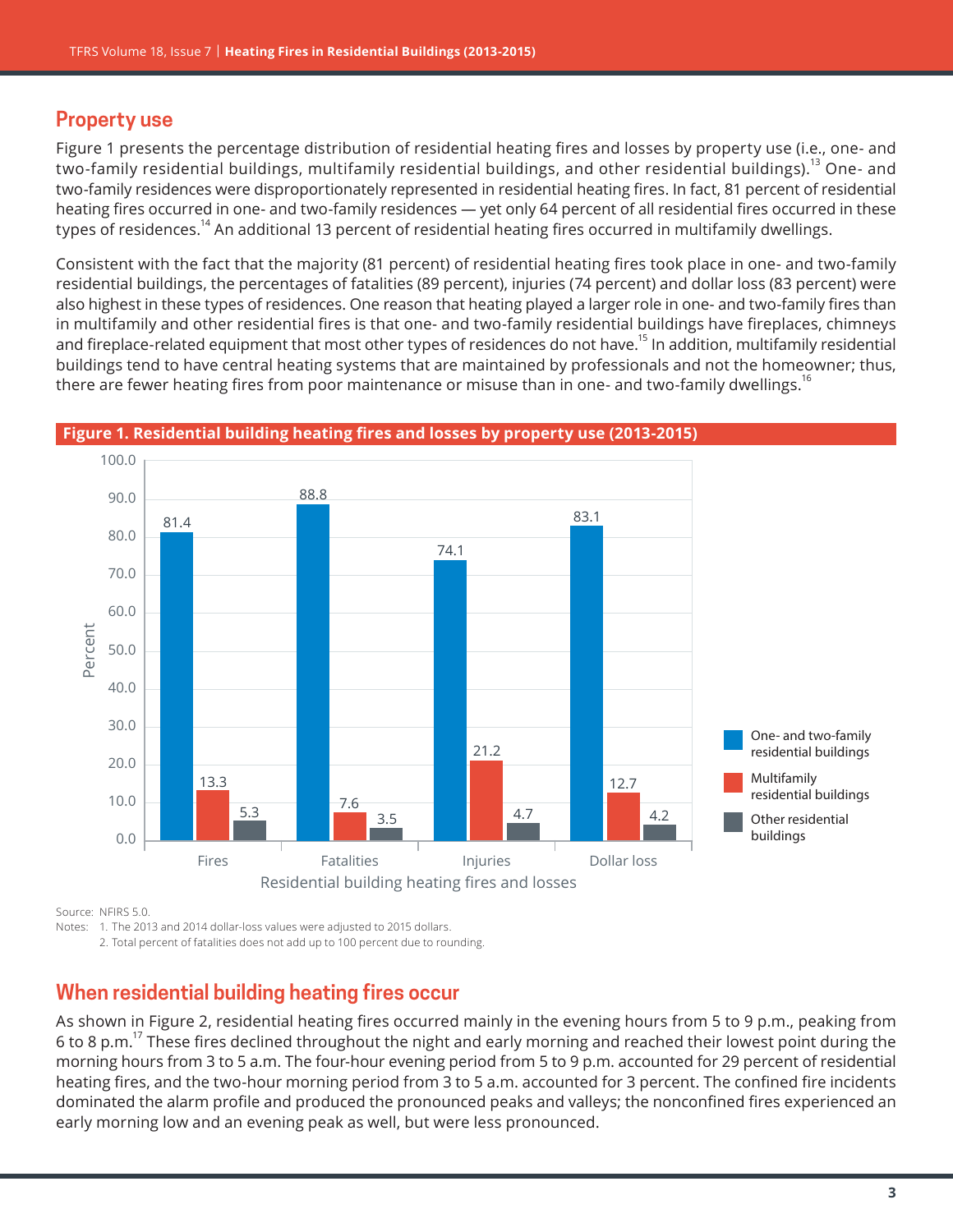



#### **Figure 2. Residential building heating fires by time of alarm (2013-2015)**

9.0

when the use of central heating systems, portable heaters and fireplaces is most common (Figure 3). The incidence of heating fires peaked in January at 21 percent. From March to August, fires declined from 13 percent to 2 percent. Fire incidence reached its lowest point during the warmer months of June, July and August, corresponding to reduced heating activities in residences. Confined fuel burner/boiler malfunction fires accounted for 40 percent of the heating fires that occurred during these three warmer months. Additionally, both confined and nonconfined residential heating fires also followed the overall pattern of winter peaks and summer lows.



#### **Figure 3. Residential building heating fires by month (2013-2015)**

Source: NFIRS 5.0. Note: Total does not add up to 100 percent due to rounding.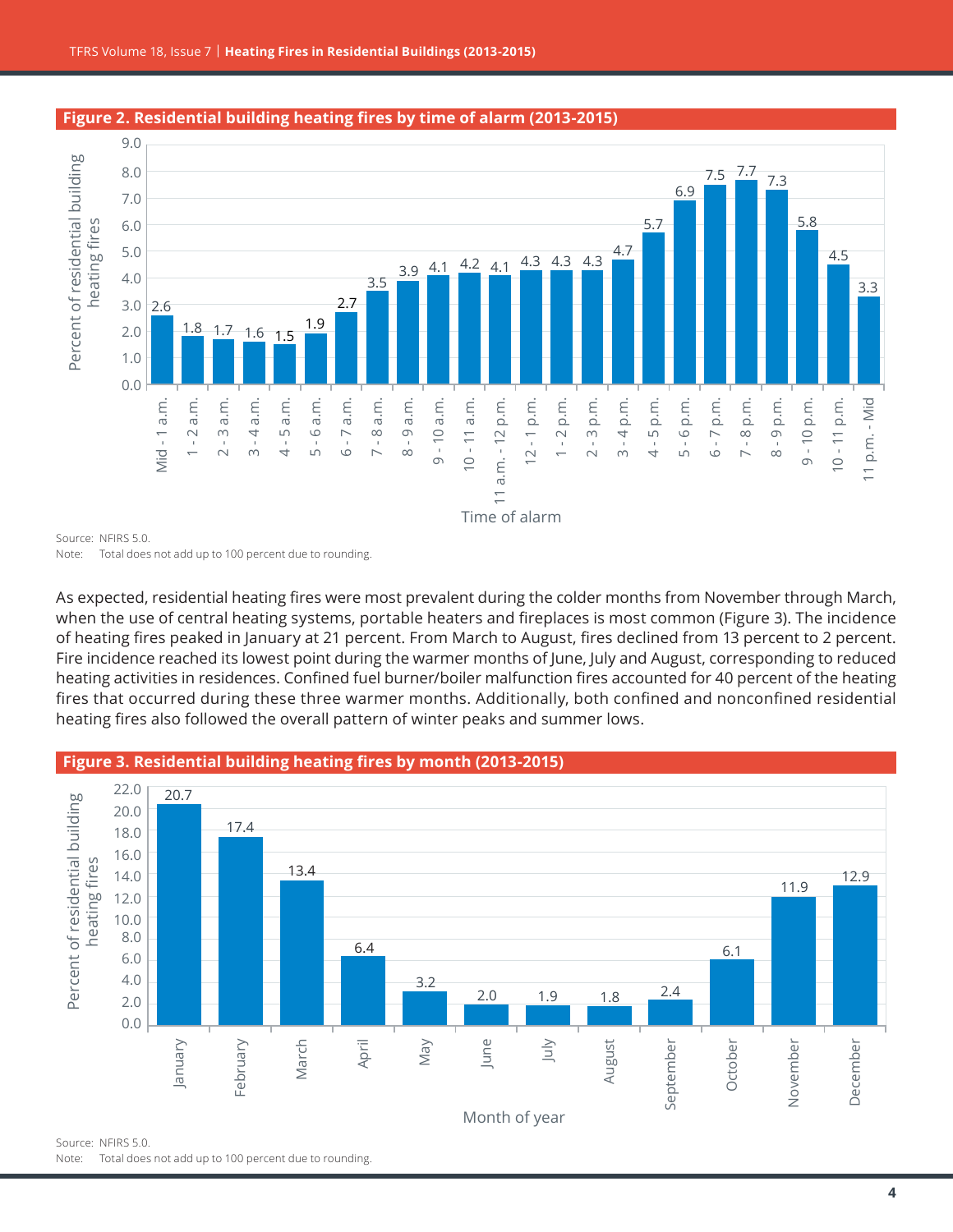# **Fire spread in residential building heating fires**

In 77 percent of residential heating fires, the fire was limited to the object of origin (Figure 4). These fires were primarily coded as "confined fires" in the NFIRS — 94 percent of residential heating fires limited to the object of origin were coded as confined fires. Few fires (10 percent) extended beyond the room of origin.



Note: Total does not add up to 100 percent due to rounding.

# **Confined fires**

The NFIRS allows abbreviated reporting for confined fires. Many reporting details of these fires are not required, nor are they reported. (Not all fires confined to the object of origin are counted as confined fires.)<sup>18</sup> Confined residential heating fires accounted for 75 percent of residential heating fire incidents and dominated the "time of alarm" profile. The number of confined residential heating fires was greatest during the hours from 5 to 9 p.m., when they accounted for 82 percent of the residential heating fires that occurred during this period. Confined residential heating fires peaked in January, declined through May, and were lowest during the months of June, July and August.

# **Nonconfined fires**

The next sections of this topical report address nonconfined residential heating fires — the larger and more serious fires — where more detailed fire data are available, as they are required to be reported in the NFIRS.

#### Where nonconfined residential building heating fires start (area of fire origin)

Six areas in the home — kitchens and cooking areas (14 percent), rooms that contain heating equipment or water heaters (12 percent), bedrooms (10 percent), family rooms or living rooms (9 percent), walls or concealed wall spaces (6 percent), and attics and vacant, crawl spaces (6 percent) — accounted for 57 percent of nonconfined residential heating fires (Table 4).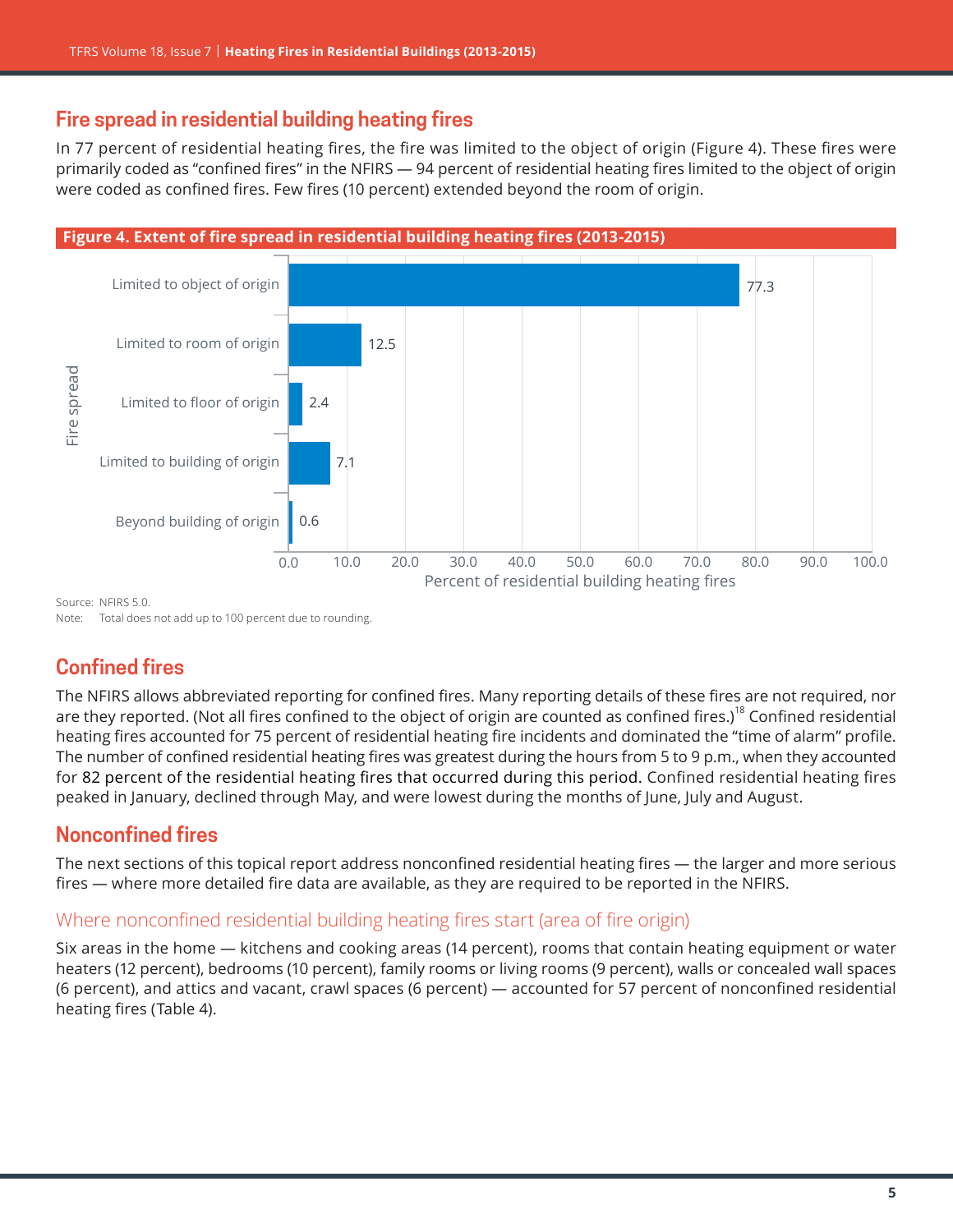#### **Table 4. Leading areas of fire origin in nonconfined residential building heating fires (2013-2015)**

| <b>Areas of origin</b>                             | Percent of nonconfined residential building<br>heating fires (unknowns apportioned) |
|----------------------------------------------------|-------------------------------------------------------------------------------------|
| Kitchen, cooking area                              | 14.4                                                                                |
| Heating room or area, water heater area            | 11.9                                                                                |
| Bedrooms                                           | 10.1                                                                                |
| Common room, den, family room, living room, lounge | 9.0                                                                                 |
| Wall assembly, concealed wall space                | 5.7                                                                                 |
| Attic: vacant, crawl space                         | 5.6                                                                                 |

Source: NFIRS 5.0.

## What ignites first in nonconfined residential building heating fires

Figure 5 shows that 40 percent of the items first ignited in nonconfined residential heating fires fell under the "structural component, finish" category. This category includes structural members or framing; exterior trim and finishes; interior wall coverings; and insulation within the walls, partitions and floor/ceiling surfaces. The second leading category was "general materials," a catchall category that includes items such as electrical wire insulation, trash/rubbish and residues (such as chimney residue). "General materials" accounted for an additional 18 percent of nonconfined residential heating fires.

Structural members or framing (16 percent) and electrical wire and cable insulation (12 percent) were the specific items most often ignited first in nonconfined residential heating fires. In an additional 5 percent of nonconfined residential heating fires, interior wall coverings, such as cloth wall coverings and wood paneling, were the items ignited first.



Source: NFIRS 5.0.

Note: Total of nonconfined residential building heating fires with item first ignited determined does not add up to 100 percent due to rounding.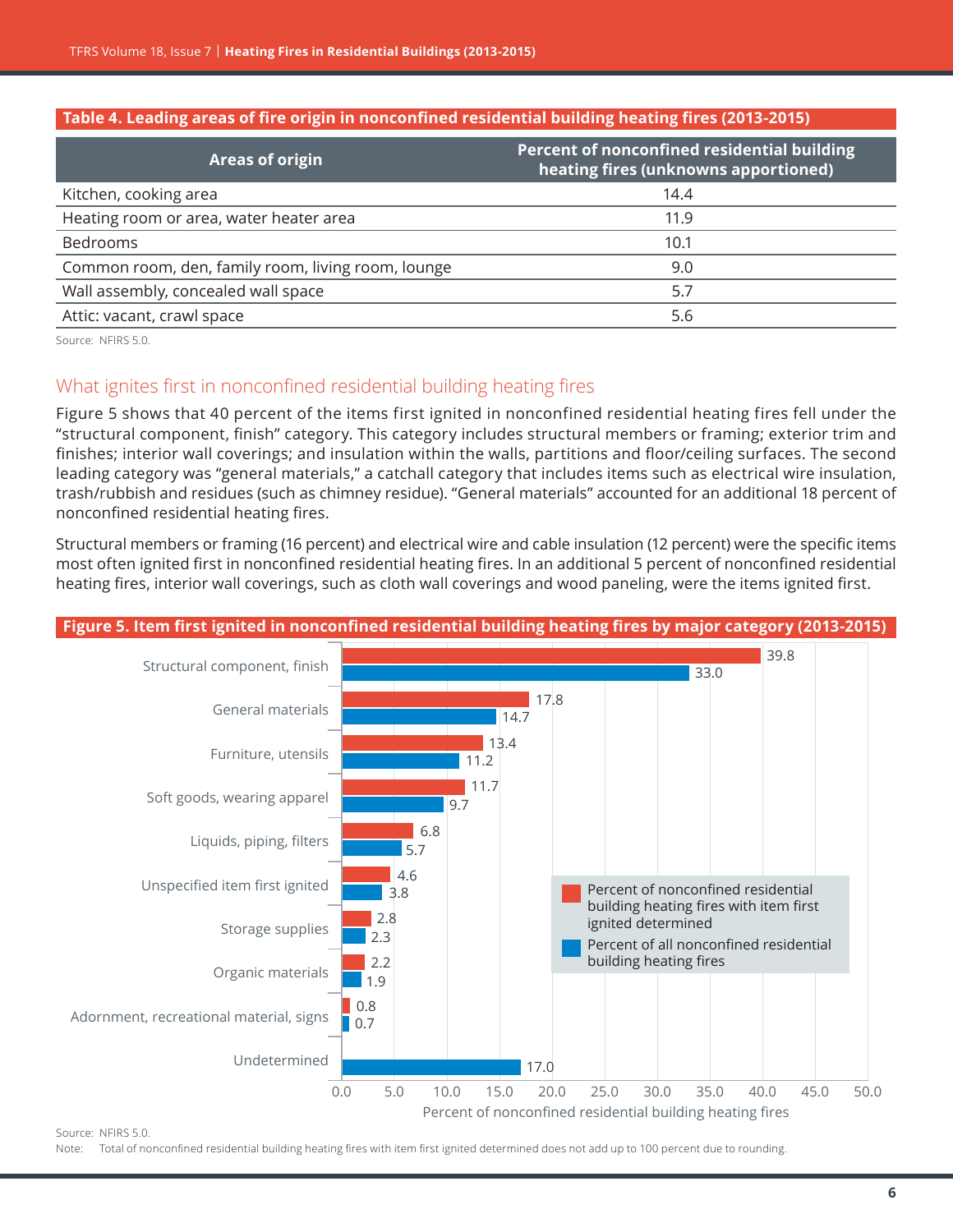## Equipment involved in ignition of nonconfined residential building heating fires

In addition to the unspecified heating category, four types of equipment played a leading role in the ignition of 75 percent of nonconfined residential heating fires. These leading types of equipment involved in ignition of nonconfined residential heating fires, as shown in Table 5, were heating stoves (18 percent), unspecified heating (16 percent), heaters (15 percent), water heaters (14 percent) and furnaces (11 percent).<sup>19</sup> "Heaters" include floor furnaces, wall heaters and baseboard heaters.20 "Water heaters" include sink-mounted instant hot water heaters and water-bed heaters. "Furnaces" include local and central heating units.

#### **Table 5. Leading equipment involved in ignition of nonconfined residential building heating fires (2013-2015)**

| Equipment involved in ignition            | Percent of nonconfined residential building<br>heating fires |
|-------------------------------------------|--------------------------------------------------------------|
| <b>Heating stove</b>                      | 17.9                                                         |
| Heating, unspecified                      | 16.4                                                         |
| Heater                                    | 15.4                                                         |
| Water heater                              | 14.2                                                         |
| Furnace (local and central heating units) | 11.1                                                         |

Source: NFIRS 5.0.

## Fire spread in nonconfined residential building heating fires

Figure 6 shows the majority of nonconfined residential heating fires (62 percent) were limited to the object (19 percent) or room (43 percent) of fire origin.<sup>21</sup> The fire spread profile for nonconfined residential heating fires followed a pattern similar to the fire spread profile for all nonconfined residential fires, with more nonconfined heating fires being limited to the room or object of origin. $^{22}$ 



Source: NFIRS 5.0.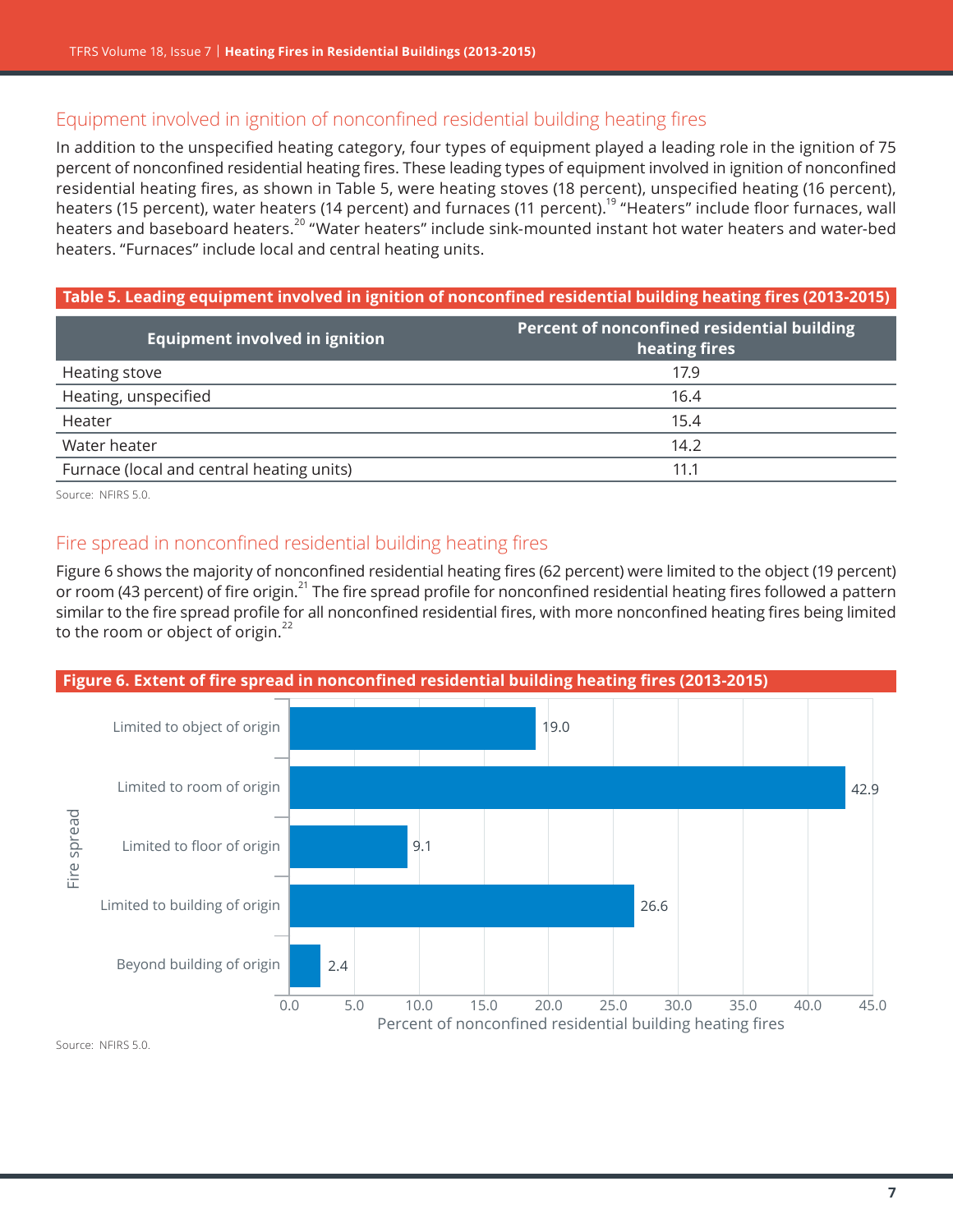## Factors contributing to ignition in nonconfined residential building heating fires

Table 6 shows the categories of factors contributing to ignition in nonconfined residential heating fires. "Misuse of material or product" was the leading category contributing to the ignition of nonconfined residential heating fires (36 percent). "Operational deficiency" was the second leading category and contributed to 22 percent of nonconfined residential heating fires. "Electrical failure or malfunction" was the third leading category at 20 percent. These three categories played a role in 78 percent of nonconfined residential heating fires.

Heat source too close to combustibles (29 percent) was by far the leading specific factor contributing to ignition. This specific factor was more than twice the second leading factor contributing to ignition, which was miscellaneous mechanical failure/malfunction (12 percent).

#### **Table 6. Factors contributing to ignition for nonconfined residential building heating fires by major category (where factors contributing to ignition are specified, 2013-2015)**

| <b>Factor contributing to ignition category</b> | Percent of nonconfined residential building<br>heating fires (unknowns apportioned) |
|-------------------------------------------------|-------------------------------------------------------------------------------------|
| Misuse of material or product                   | 36.3                                                                                |
| Operational deficiency                          | 21.7                                                                                |
| Electrical failure, malfunction                 | 20.0                                                                                |
| Mechanical failure or malfunction               | 18.5                                                                                |
| Design, manufacture, installation deficiency    | 6.5                                                                                 |
| Other factors contributing to ignition          | 2.6                                                                                 |
| Natural condition                               | 0.8                                                                                 |
| Fire spread or control                          | 0.8                                                                                 |

Source: NEIRS 5.0.

Notes: 1. Includes only incidents where factors that contributed to the ignition of the fire were specified.

2. Multiple factors contributing to fire ignition may be noted for each incident; total will exceed 100 percent.

# **Alerting/Suppression systems in residential building heating fires**

Fire fatalities and injuries have declined over the last 35 years, partly due to new technologies to detect and extinguish fires. Smoke alarms are present in most homes. Nationally, only 3 percent of households lack smoke alarms.<sup>23</sup> In addition, the use of residential sprinklers is widely supported by the fire service and is gaining support within residential communities.

Smoke alarm data is available for both confined and nonconfined fires, although the data is very limited in scope for confined fires. Since different levels of data are reported on smoke alarms in confined and nonconfined fires, the analyses are performed separately. Note that the data presented in Tables 7 to 9 are the raw counts from the NFIRS dataset and are not scaled to national estimates of smoke alarms in residential heating fires. In addition, the NFIRS does not allow for the determination of the type of smoke alarm (i.e., photoelectric or ionization) or the location of the smoke alarm with respect to the area of fire origin.

#### Smoke alarms in nonconfined residential building heating fires

Smoke alarms were reported as present in 54 percent of nonconfined residential heating fires (Table 7). In 23 percent of nonconfined residential heating fires, there were no smoke alarms present. In another 23 percent of these fires, firefighters were unable to determine if a smoke alarm was present. Thus, smoke alarms were potentially missing in 23 to 46 percent of these fires that had the ability to spread and possibly result in fatalities.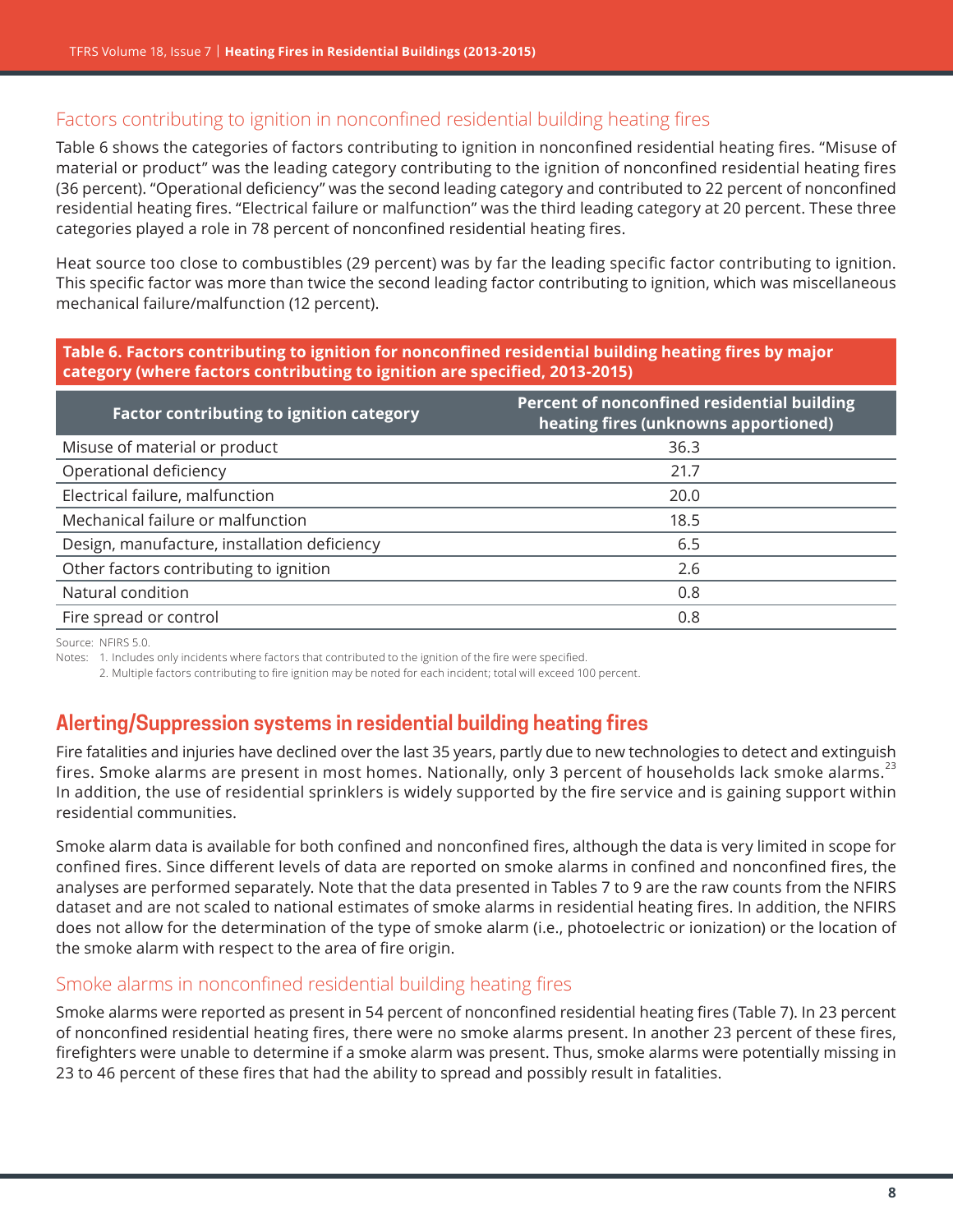| Table 7. Presence of smoke alarms in nonconfined residential building heating fires (2013-2015) |                |  |
|-------------------------------------------------------------------------------------------------|----------------|--|
| <b>Presence of smoke alarms</b>                                                                 | <b>Percent</b> |  |
| Present                                                                                         | 53.6           |  |
| None present                                                                                    | 23.4           |  |
| Undetermined                                                                                    | 23.0           |  |
| Total                                                                                           | 100.0          |  |

Source: NFIRS 5.0.

While only 5 percent of all nonconfined residential heating fires occurred in residential buildings that were **not** currently or routinely occupied, these buildings — which were under construction, undergoing major renovation, vacant and the like — are unlikely to have alerting and suppression systems that are in place and, if in place, that are operational. In fact, only 22 percent of all nonconfined heating fires in unoccupied residential buildings were reported as having smoke alarms that operated. As a result, the detailed smoke alarm analyses in the next section focus on nonconfined heating fires in occupied residential buildings only.

#### Smoke alarms in nonconfined heating fires in occupied residential buildings

Smoke alarms were reported as present in 55 percent of nonconfined heating fires in occupied residential buildings (Table 8). In 23 percent of nonconfined heating fires in occupied residential buildings, there were no smoke alarms present. In another 23 percent of these fires, firefighters were unable to determine if a smoke alarm was present.<sup>24</sup> Unfortunately, in 38 percent of the fires where the presence of a smoke alarm was undetermined, either the flames involved the building of origin or spread beyond it. The fires were so large and destructive that it is unlikely the presence of a smoke alarm could be determined.

When smoke alarms were present (55 percent) and the alarm operational status was considered, the percentage of smoke alarms reported as present consisted of:

- $\bullet$  Present and operated  $-$  32 percent.
- $\odot$  Present but did not operate  $-15$  percent (alarm failed to operate, 7 percent; fire too small, 8 percent).
- $\bullet$  Present but operational status unknown  $-8$  percent.

When the subset of incidents where smoke alarms were reported as present was analyzed separately as a whole, smoke alarms were reported to have operated in 59 percent of the incidents and failed to operate in 13 percent. In another 14 percent of this subset, the fire was too small to activate the alarm. The operational status of the alarm was undetermined in 14 percent of these incidents.

If a fire occurs, properly installed and maintained smoke alarms provide an early warning signal to everyone in a home. Smoke alarms help save lives and property. The USFA continues to partner with other government agencies and fire service organizations to improve and develop new smoke alarm technologies. More information on smoke alarm technologies, performance, disposal and storage, training bulletins, and public education and outreach materials can be found at [https://www.usfa.fema.gov/prevention/technology/smoke\\_fire\\_alarms.html](https://www.usfa.fema.gov/prevention/technology/smoke_fire_alarms.html). Additionally, the USFA's position statement on smoke alarms is available at [https://www.usfa.fema.gov/about/smoke\\_alarms\\_position.html](https://www.usfa.fema.gov/about/smoke_alarms_position.html).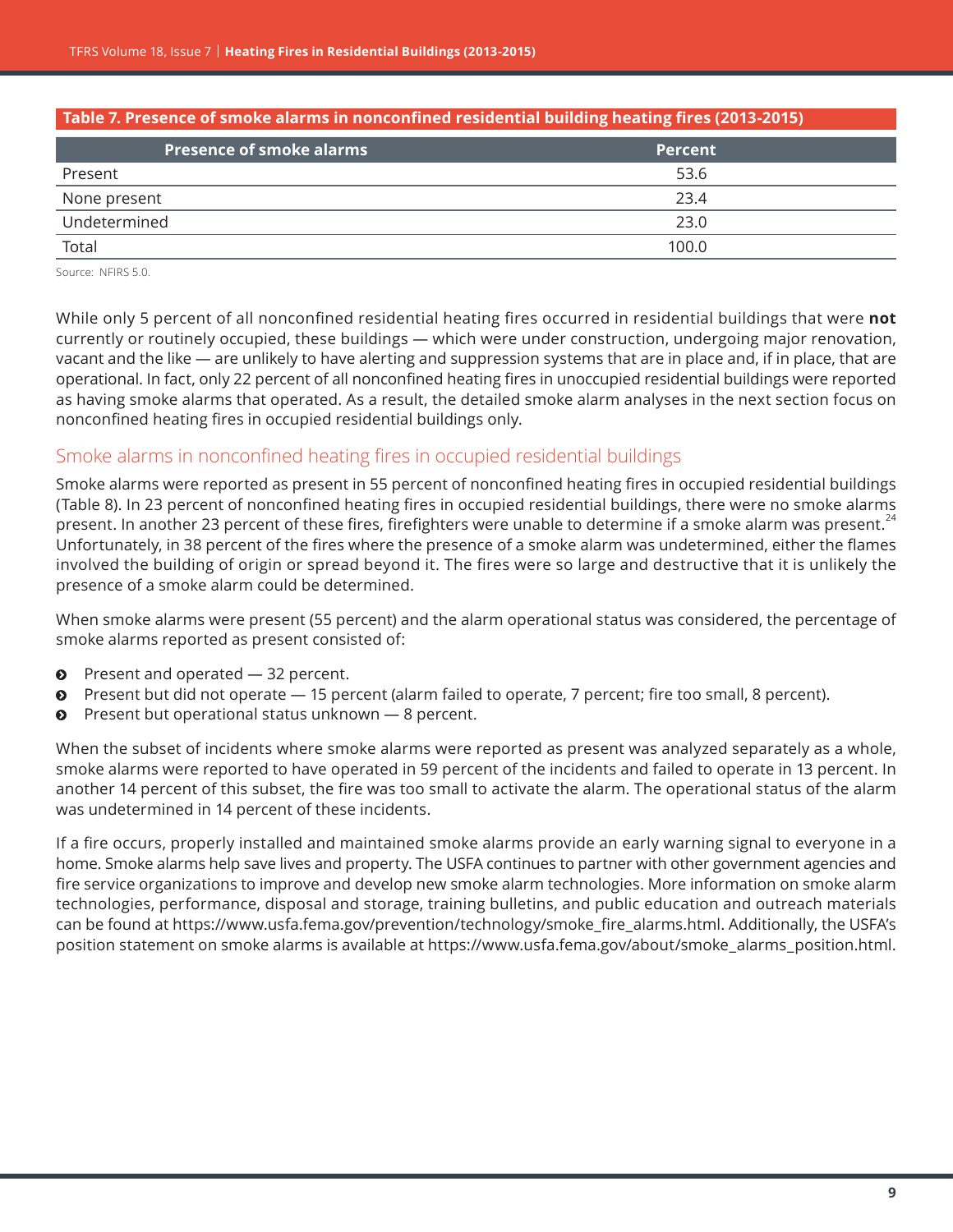| <b>Presence of</b><br>smoke alarms | <b>Smoke alarm operational status</b>  | <b>Smoke alarm effectiveness</b>                              |        | <b>Count Percent</b> |
|------------------------------------|----------------------------------------|---------------------------------------------------------------|--------|----------------------|
|                                    | Fire too small to activate smoke alarm |                                                               | 1,522  | 7.9                  |
| Present                            | Smoke alarm operated                   | Smoke alarm alerted occupants,<br>occupants responded         | 4,724  | 24.5                 |
|                                    |                                        | Smoke alarm alerted occupants,<br>occupants failed to respond | 184    | 1.0                  |
|                                    |                                        | No occupants                                                  | 674    | 3.5                  |
|                                    |                                        | Smoke alarm failed to alert occupants                         | 156    | 0.8                  |
|                                    |                                        | Undetermined                                                  | 443    | 2.3                  |
|                                    | Smoke alarm failed to operate          |                                                               | 1,339  | 6.9                  |
|                                    | Undetermined                           |                                                               | 1,478  | 7.7                  |
| None present                       |                                        |                                                               | 4,376  | 22.7                 |
| Undetermined                       |                                        |                                                               | 4,396  | 22.8                 |
| <b>Total incidents</b>             |                                        |                                                               | 19,292 | 100.0                |

#### **Table 8. NFIRS smoke alarm data for nonconfined heating fires in occupied residential buildings (2013-2015)**

Source: NFIRS 5.0.

Note: The data presented in this table are raw data counts from the NFIRS dataset summed (not averaged) from 2013 to 2015. They do not represent national estimates of smoke alarms in nonconfined heating fires in occupied residential buildings. They are presented for informational purposes. Total does not add up to 100 percent due to rounding.

## Smoke alarms in confined residential building heating fires

Less information about smoke alarm status is reported for confined fires, but the data still give important insights about the effectiveness of alerting occupants in these types of fires. It is especially important to look at the limited information provided for these fires, since 75 percent of residential heating fires were confined fires. The analyses presented here do not differentiate between occupied and unoccupied residential buildings, as this data detail is not required when reporting confined fires in the NFIRS. However, an assumption may be made that confined fires are fires in occupied housing, as these types of fires are unlikely to be reported in residential buildings that are not occupied.

Smoke alarms alerted occupants in 20 percent of the reported confined residential heating fires (Table 9). Occupants were not alerted by the smoke alarm in 26 percent of the confined fires.<sup>25</sup> In 54 percent of these confined fires, the smoke alarm effectiveness was unknown.

| Table 9. NFIRS smoke alarm data for confined residential building heating fires (2013-2015) |        |                |
|---------------------------------------------------------------------------------------------|--------|----------------|
| <b>Smoke alarm effectiveness</b>                                                            | Count  | <b>Percent</b> |
| Smoke alarm alerted occupants                                                               | 12,028 | 20.2           |
| Smoke alarm did not alert occupants                                                         | 15.436 | 25.9           |
| Unknown                                                                                     | 32,032 | 53.8           |
| Total incidents                                                                             | 59,496 | 100.0          |

Source: NFIRS 5.0.

Note: The data presented in this table are raw data counts from the NFIRS dataset summed (not averaged) from 2013 to 2015. They do not represent national estimates of smoke alarms in confined residential building heating fires. They are presented for informational purposes. Total does not add up to 100 percent due to rounding.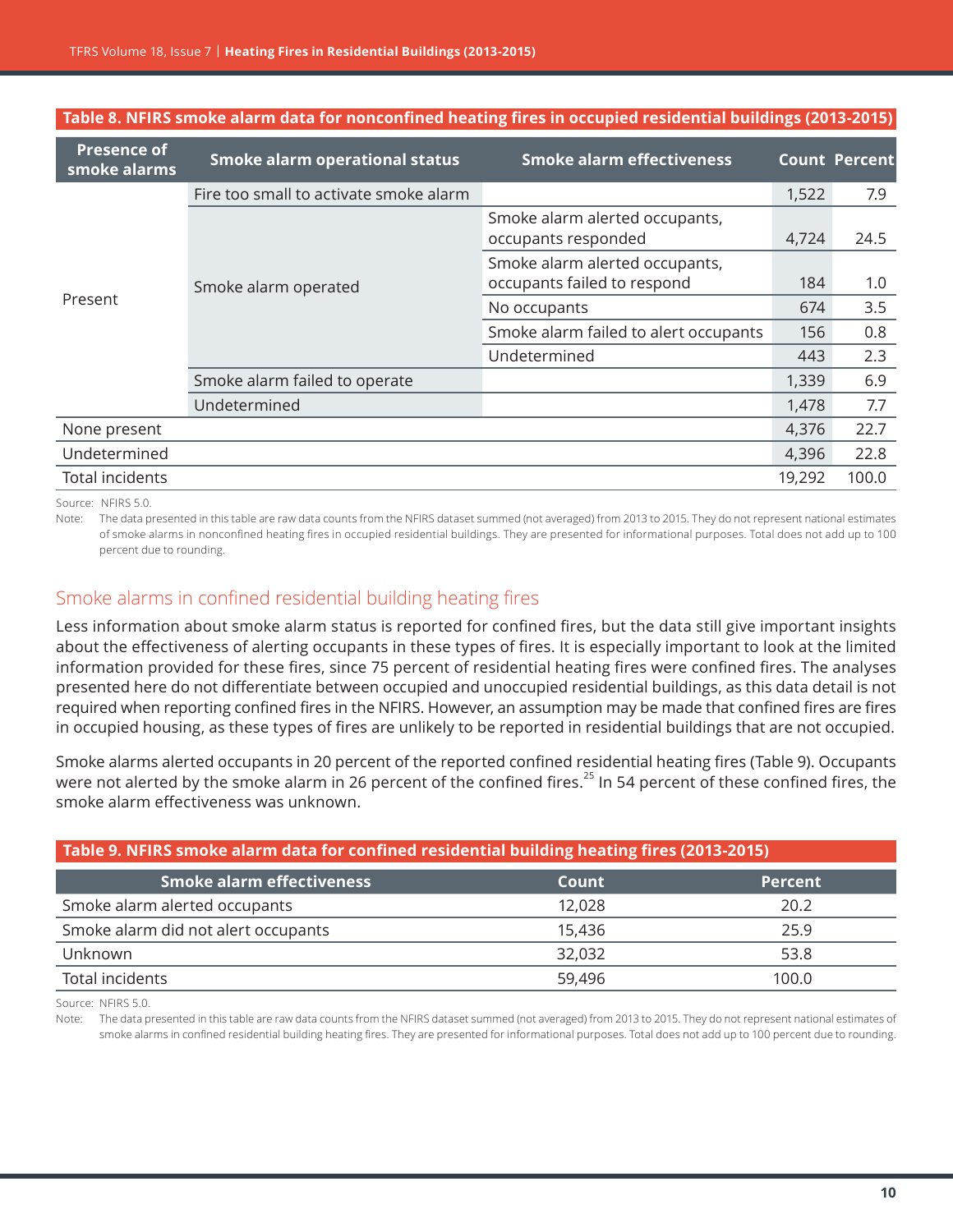## Automatic extinguishing systems in nonconfined heating fires in occupied residential buildings

Automatic extinguishing system (AES) data are available for both confined and nonconfined fires, although for confined fires, the data is also very limited in scope. In confined residential building fires, an AES was present in 1 percent of reported incidents.26,27 In addition, the following AES analyses focus on nonconfined heating fires in occupied residential buildings only, as even fewer AESs are present in unoccupied housing.

Full or partial AESs were present in only 4 percent of nonconfined heating fires in occupied residential buildings (Table 10). While the use of residential sprinklers is widely supported by the fire service and is gaining support within residential communities, the lack of AESs is not unexpected, as they are not yet widely installed. In fact, AESs were present in only 4 percent of **all** nonconfined fires in occupied residential buildings.<sup>28</sup>

#### **Table 10. NFIRS automatic extinguishing system data for nonconfined heating fires in occupied residential buildings (2013-2015)**

| Automatic extinguishing system presence    | Count  | <b>Percent</b> |
|--------------------------------------------|--------|----------------|
| Automatic extinguishing system present     | 794    | 4.1            |
| Partial system present                     | 21     | 0.1            |
| Automatic extinguishing system not present | 17.665 | 91.6           |
| Unknown                                    | 812    | 4.2            |
| Total incidents                            | 19.292 | 100.0          |

Source: NFIRS 5.0.

Note: The data presented in this table are raw data counts from the NFIRS dataset summed (not averaged) from 2013 to 2015. They do not represent national estimates of AESs in nonconfined heating fires in occupied residential buildings. They are presented for informational purposes.

Residential sprinkler systems help to reduce the risk of deaths and injuries, homeowner insurance premiums, and uninsured property losses. Yet many homes do not have AESs, although they are often found in hotels and businesses. Sprinklers are required by code in hotels and many multifamily residences. There are major movements in the U.S. fire service to require sprinklers in all new homes. At present, however, they are largely absent in residences nationwide.<sup>29</sup>

The USFA and fire service officials across the nation are working to promote and advance residential fire sprinklers. More information on costs and benefits, performance, training bulletins, and public education and outreach materials regarding residential sprinklers is available at [https://www.usfa.fema.gov/prevention/technology/home\\_](https://www.usfa.fema.gov/prevention/technology/home_fire_sprinklers.html) [fire\\_sprinklers.html](https://www.usfa.fema.gov/prevention/technology/home_fire_sprinklers.html). Additionally, the USFA's position statement on residential sprinklers is available at [https://www.](https://www.usfa.fema.gov/about/sprinklers_position.html) [usfa.fema.gov/about/sprinklers\\_position.html](https://www.usfa.fema.gov/about/sprinklers_position.html).

## **Examples**

The following are recent examples of residential heating fires reported by the media:

- **•** April 2017: A propane heater that was accidentally tipped over caused a fire and resulted in major damage to a single-story house in El Paso, Texas. The fire started around 6:40 p.m. in an enclosed front porch area of the home. The house was fully engulfed in flames when fire crews arrived. A male occupant of the home was able to escape and was treated at the scene. About 85 percent of the house was damaged by the blaze and losses were estimated at  $$60,000.<sup>30</sup>$
- ĵ February 2017: A single-story house was extensively damaged by fire in Salisbury, Maryland. The fire was believed to have started in the kitchen by a spark from an electric space heater. A 59-year-old man suffered burn injuries and was transported to John Hopkins Bayview Burn Center. The fire resulted in an estimated \$60,000 in property damage and an additional \$20,000 in contents damage. Two occupants of the home were reported to be displaced by the fire. $31$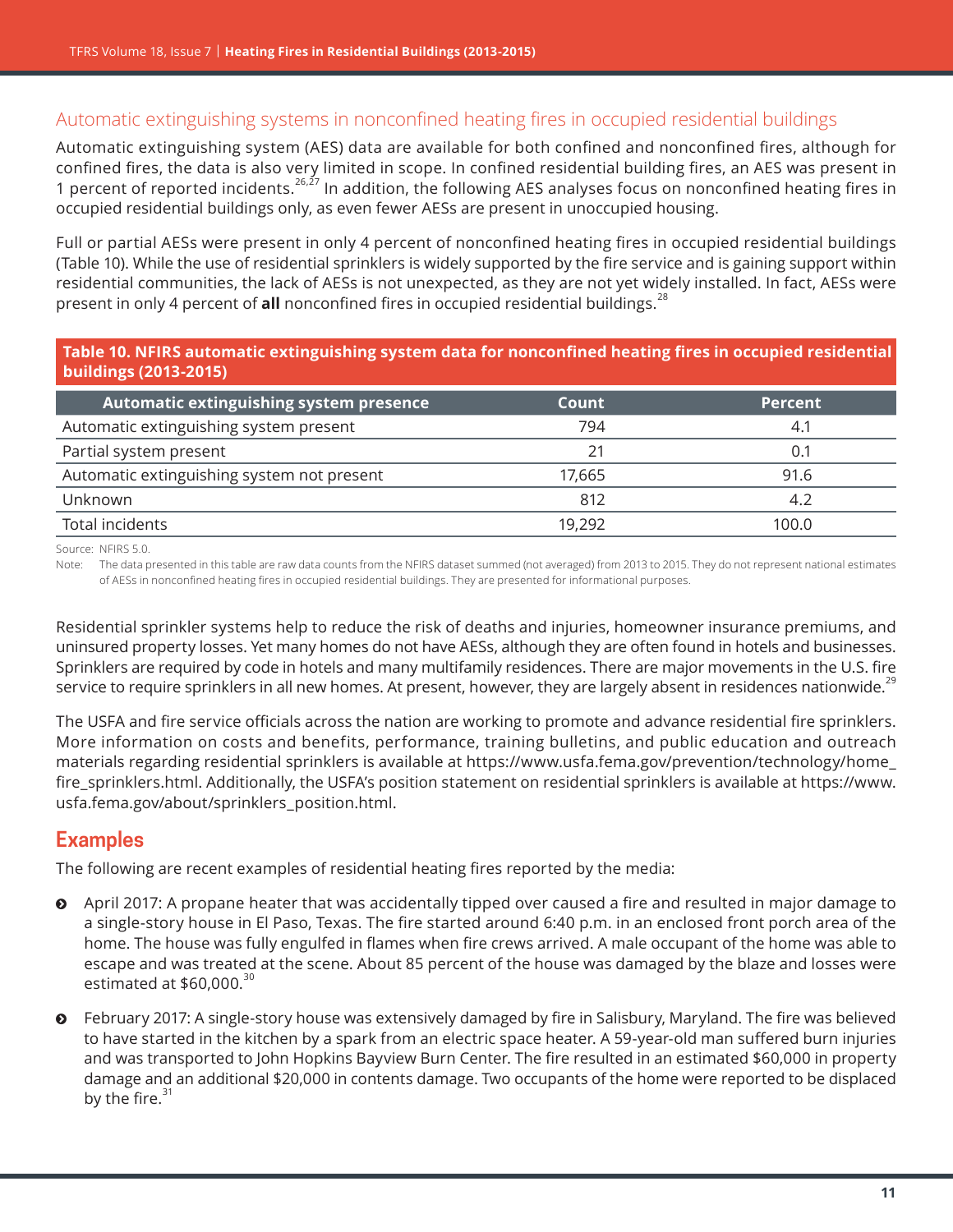- ĵ February 2017: A wall heater likely caused the ignition of a fire that broke out in a single-level apartment complex in Shippenville, Pennsylvania, around 10:40 a.m. The occupants of the apartment unit where the fire started had evacuated the building by the time firefighters arrived, and all other apartments were evacuated with no reported injuries. Two apartment units were severely damaged by the blaze, and another unit sustained minor damage; however, no estimates on losses were reported.<sup>32</sup>
- ĵ February 2017: One unit of a multifamily residence in Yakima, Washington, was destroyed by a fire caused by a space heater. The fire department responded to the scene around 5 p.m. The fire burned through the floor of the unit and spread up the walls into the attic. Officials reported that the heater was placed in a crawl space to prevent pipes from freezing. The other two units of the triplex sustained smoke damage. Damages were estimated at \$20,000, and there were no reports of injuries. $^{33}$

## **NFIRS data specifications for residential building heating fires**

Data for this report were extracted from the NFIRS annual Public Data Release files for 2013, 2014 and 2015. Only Version 5.0 data were extracted.

Residential building heating fires were defined using the following criteria:

- Aid Types 3 (mutual aid given) and 4 (automatic aid given) were excluded to avoid double counting of incidents.
- Incident Types 111, 114, 116, 120 to 123:  $34$

| Incident Type | <b>Description</b>                                       |
|---------------|----------------------------------------------------------|
| 111           | <b>Building fire</b>                                     |
| 114           | Chimney or flue fire, confined to chimney or flue        |
| 116           | Fuel burner/boiler malfunction, fire confined            |
| 120           | Fire in mobile property used as a fixed structure, other |
| 121           | Fire in mobile home used as fixed residence              |
| 122           | Fire in motor home, camper, recreational vehicle         |
| 123           | Fire in portable building, fixed location                |
|               |                                                          |

Note: Incident Types 114 and 116 do not specify if the structure is a building.

#### Property Use Series 400, which consists of the following:

| <b>Property Use</b> | <b>Description</b>                         |
|---------------------|--------------------------------------------|
| 400                 | Residential, other                         |
| 419                 | One- or two-family dwelling                |
| 429                 | Multifamily dwelling                       |
| 439                 | Boarding/Rooming house, residential hotels |
| 449                 | Hotel/Motel, commercial                    |
| 459                 | Residential board and care                 |
| 460                 | Dormitory-type residence, other            |
| 462                 | Sorority house, fraternity house           |
| 464                 | Barracks, dormitory                        |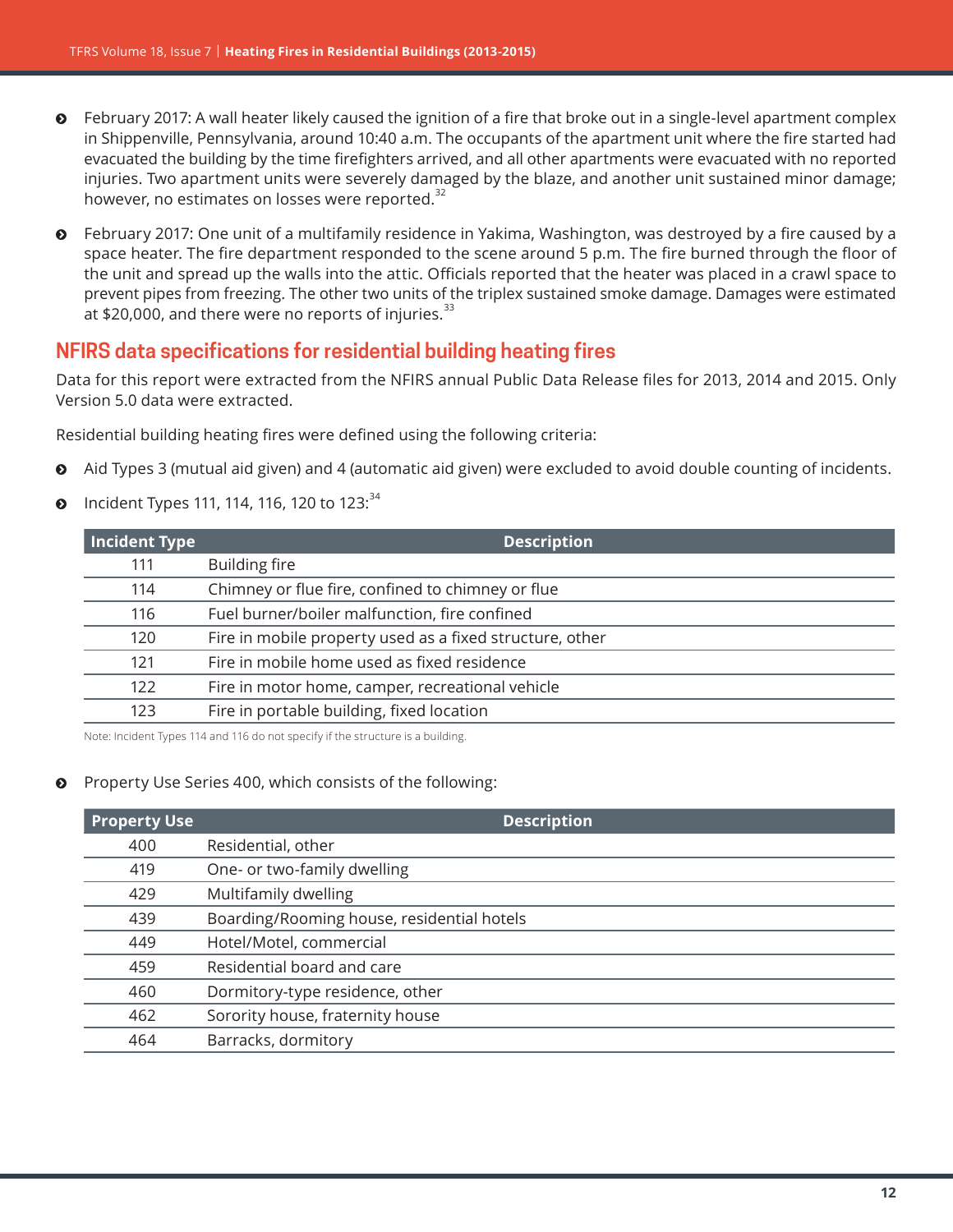- $\odot$  Structure Type:
	- For Incident Types 114 and 116:
		- $\rightarrow$  1—Enclosed building, or
		- **→** 2—Fixed portable or mobile structure, or
		- $\rightarrow$  Structure Type not specified (null entry).
		- For Incident Types 111 and 120 to 123:
			- $\rightarrow$  1—Enclosed building, or
			- $\rightarrow$  2—Fixed portable or mobile structure.
- $\bullet$  The USFA Structure Fire Cause Methodology was used to determine residential building heating fire incidents.<sup>35</sup> Heating fire incidents involving heating stoves and food were believed to be cooking fires. As a result, fires with equipment involved in Ignition Code 124 (stove, heating) and Item First Ignited Code 76 (cooking materials, includes edible materials for man or animal, excludes cooking utensils) were excluded from the heating cause category.

The analyses contained in this report reflect the current methodologies used by the USFA. The USFA is committed to providing the best and most current information on the U.S. fire problem and continually examines its data and methodology to fulfill this goal. Because of this commitment, data collection strategies and methodological changes are possible and do occur. As a result, analyses and estimates of the fire problem may change slightly over time. Previous analyses and estimates on specific issues (or similar issues) may have used different methodologies or data definitions and may not be directly comparable to the current ones.

Information regarding the USFA's national estimates for residential building fires, as well as the data sources used to derive the estimates, can be found in the document "Data Sources and National Estimates Methodology Overview for U.S. Fire Administration's Topical Fire Report Series (Volume 18)," [https://www.usfa.fema.gov/downloads/pdf/](https://www.usfa.fema.gov/downloads/pdf/statistics/data_sources_and_national_estimates_methodology_vol18.pdf) [statistics/data\\_sources\\_and\\_national\\_estimates\\_methodology\\_vol18.pdf.](https://www.usfa.fema.gov/downloads/pdf/statistics/data_sources_and_national_estimates_methodology_vol18.pdf) This document also addresses the specific NFIRS data elements analyzed in the topical reports, as well as "unknown" data entries and missing data.

To request additional information, visit<https://www.usfa.fema.gov/contact.html>. To comment on this specific report, visit [https://apps.usfa.fema.gov/contact/dataReportEval?reportTitle=Heating%20Fires%20in%20Residential%20](https://apps.usfa.fema.gov/contact/dataReportEval?reportTitle=Heating%20Fires%20in%20Residential%20Buildings%20(2013-2015)) [Buildings%20\(2013-2015\)](https://apps.usfa.fema.gov/contact/dataReportEval?reportTitle=Heating%20Fires%20in%20Residential%20Buildings%20(2013-2015)).

#### **Notes:**

<sup>1</sup>In this topical report, fires are rounded to the nearest 100, deaths to the nearest five, injuries to the nearest 25, and dollar loss to the nearest \$1 million. National estimates are based on 2013 to 2015 native Version 5.0 data from the NFIRS, residential structure fire loss estimates from the NFPA's annual surveys of fire loss, and the USFA's residential building fire loss estimates: [https://www.usfa.fema.gov/data/statistics/](https://www.usfa.fema.gov/data/statistics/order_download_data.html) [order\\_download\\_data.html.](https://www.usfa.fema.gov/data/statistics/order_download_data.html) Further information on the USFA's residential building fire loss estimates can be found in the "National Estimates Methodology for Building Fires and Losses," August 2012, [https://www.usfa.fema.gov/downloads/pdf/statistics/national\\_estimate\\_methodology.](https://www.usfa.fema.gov/downloads/pdf/statistics/national_estimate_methodology.pdf) [pdf](https://www.usfa.fema.gov/downloads/pdf/statistics/national_estimate_methodology.pdf). For information on the NFPA's survey methodology, see the NFPA's report "Fire Loss in the United States During 2015," September 2016, <http://www.nfpa.org/research/reports-and-statistics/fires-in-the-us/overall-fire-problem/fire-loss-in-the-united-states>. <sup>2</sup>In the NFIRS Version 5.0, a structure is a constructed item of which a building is one type. In previous versions of the NFIRS, the term "residential structure" commonly referred to buildings where people live. To coincide with this concept, the definition of a residential structure fire for the NFIRS 5.0 includes only those fires where the NFIRS 5.0 structure type is 1 or 2 (enclosed building and fixed portable or mobile structure) with a residential property use. Such structures are referred to as "residential buildings" to distinguish these buildings from other structures on residential properties that may include fences, sheds and other uninhabitable structures. In addition, confined fire incidents that have a residential property use but do not have a structure type specified are presumed to occur in buildings. Nonconfined fire incidents that have a residential property use without a structure type specified are considered to be invalid incidents (structure type is a required field) and are not included.

<sup>3</sup>The term "residential buildings" includes what are commonly referred to as "homes," whether they are one- or two-family dwellings or multifamily buildings. It also includes manufactured housing, hotels and motels, residential hotels, dormitories, assisted living facilities, and halfway houses — residences for formerly institutionalized individuals (patients with mental disabilities, drug addicts, or those formerly incarcerated) that are designed to facilitate their readjustment to private life. The term "residential buildings" does not include institutions, such as prisons, nursing homes, juvenile care facilities, or hospitals, even though people may reside in these facilities for short or long periods of time. 4For the purposes of this analysis, residential building heating fires are defined as those residential buildings (defined in endnote 3) for which the cause of the fire was determined to be heating. However, for the confined fire portion of residential building fires, only those with Incident Types 114 and 116 were included; all other confined fire types were excluded.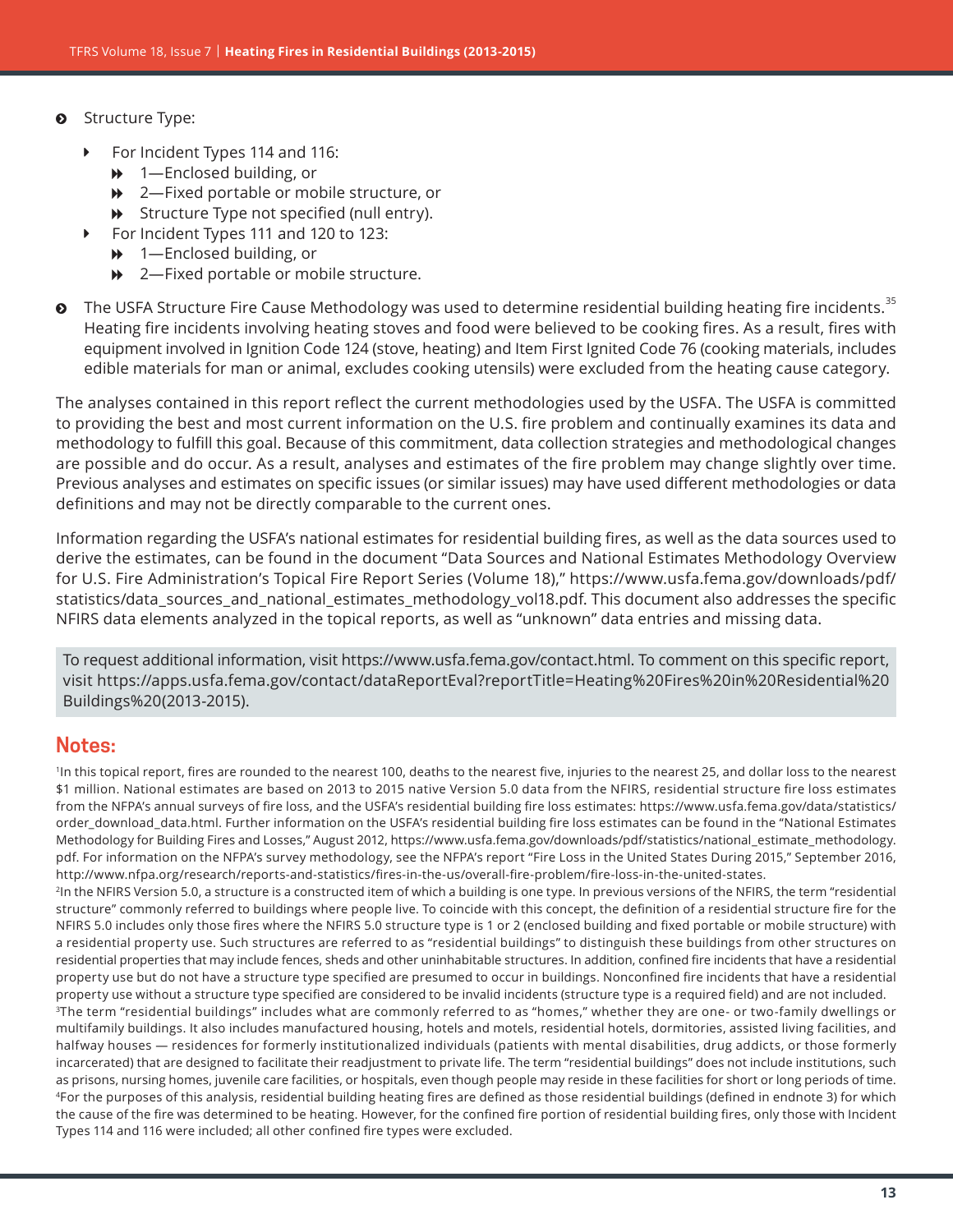5Fire in the United States 1983-1990, Eighth Edition, USFA, Federal Emergency Management Agency, October 1993.

6"Residential Building Heating Fire Trends (2006-2015)," USFA Fire Estimate Summary Series, [https://www.usfa.fema.gov/downloads/pdf/](https://www.usfa.fema.gov/downloads/pdf/statistics/res_bldg_fire_estimates.pdf) [statistics/res\\_bldg\\_fire\\_estimates.pdf](https://www.usfa.fema.gov/downloads/pdf/statistics/res_bldg_fire_estimates.pdf) (May 2017).

7"Residential Building Fires (2013-2015)," USFA, June 2017, Volume 18, Issue 1, <https://www.usfa.fema.gov/downloads/pdf/statistics/v18i1.pdf>. <sup>8</sup>Fire department participation in the NFIRS is voluntary; however, some states do require their departments to participate in the state system. Additionally, if a fire department is a recipient of a Fire Act Grant, participation is required. From 2013 to 2015, 67 percent of the NFPA's annual average estimated 1,294,500 fires to which fire departments responded were captured in NFIRS. Thus, the NFIRS is not representative of all fire incidents in the U.S. and is not a "complete" census of fire incidents. Although the NFIRS does not represent 100 percent of the incidents reported to fire departments each year, the enormous dataset exhibits stability from one year to the next without radical changes. Results based on the full dataset are generally similar to those based on part of the data.

9In NFIRS, confined fires are defined by Incident Type codes 113 to 118.

<sup>10</sup>The NFIRS distinguishes between "content" and "property" loss. Content loss includes losses to the contents of a structure due to damage by fire, smoke, water and overhaul. Property loss includes losses to the structure itself or to the property itself. Total loss is the sum of the content loss and the property loss. For confined fires, the expectation is that the fire did not spread beyond the container (or rubbish for Incident Type code 118); therefore, there was no property damage (damage to the structure itself) from the flames. However, there could be property damage as a result of smoke, water and overhaul.

11"Residential Building Fires (2013-2015)," USFA, June 2017, Volume 18, Issue 1, <https://www.usfa.fema.gov/downloads/pdf/statistics/v18i1.pdf>.  $12$ The average fire death and fire injury loss rates computed from the national estimates above do not agree with average fire death and fire injury loss rates computed from the NFIRS data alone. The fire death rate computed from national estimates is (1,000 x 205/45,900) = 4.5 deaths per 1,000 residential building heating fires, and the fire injury rate is (1,000 x 725/45,900) = 15.8 injuries per 1,000 residential building heating fires. 13" One- and two-family residential buildings" include detached dwellings, manufactured homes, mobile homes not in transit, and duplexes. "Multifamily residential buildings" include apartments, town houses, row houses, condominiums, and other tenement properties. "Other residential buildings" include boarding/rooming houses, hotel/motels, residential board and care facilities, dormitory-type residences, sorority/ fraternity houses, and barracks.

14"Residential Building Fires (2013-2015)," USFA, June 2017, Volume 18, Issue 1,<https://www.usfa.fema.gov/downloads/pdf/statistics/v18i1.pdf>. 15"One- and Two-Family Residential Building Fires (2013-2015)," USFA, June 2017, Volume 18, Issue 2, [https://www.usfa.fema.gov/downloads/](https://www.usfa.fema.gov/downloads/pdf/statistics/v18i2.pdf) [pdf/statistics/v18i2.pdf](https://www.usfa.fema.gov/downloads/pdf/statistics/v18i2.pdf).

16"Multifamily Residential Building Fires (2013-2015)," USFA, June 2017, Volume 18, Issue 3, [https://www.usfa.fema.gov/downloads/pdf/statistics/](https://www.usfa.fema.gov/downloads/pdf/statistics/v18i3.pdf) [v18i3.pdf](https://www.usfa.fema.gov/downloads/pdf/statistics/v18i3.pdf).

<sup>17</sup>For the purposes of this report, the time of the fire alarm is used as an approximation for the general time at which the fire started. However, in the NFIRS, it is the time at which the fire was reported to the fire department.

<sup>18</sup>As noted previously, confined building fires are small fire incidents that are limited in scope, are confined to noncombustible containers, rarely result in serious injury or large content loss, and are expected to have no significant accompanying property loss due to flame damage. In the NFIRS, confined fires are defined by Incident Type codes 113 to 118.

<sup>19</sup>Total does not add up to 75 percent due to rounding.

<sup>20</sup>"Heaters" exclude catalytic heaters, oil-filled heaters, and hot water heaters.

<sup>21</sup>A fire that is limited to a sofa or bed is not defined as a "confined fire" in the NFIRS because of the greater potential for spread. Unlike fires in pots or chimneys, there is no container to stop the fire, even though the fire did not spread beyond the object of origin.

<sup>22</sup>"Residential Building Fires (2013-2015)," USFA, June 2017, Volume 18, Issue 1,<https://www.usfa.fema.gov/downloads/pdf/statistics/v18i1.pdf>. <sup>23</sup>Greene, Michael and Craig Andres, "2004-2005 National Sample Survey of Unreported Residential Fires," Division of Hazard Analysis, Directorate for Epidemiology, U.S. Consumer Product Safety Commission, July 2009.

<sup>24</sup>Total does not add to 100 percent due to rounding.

25In confined fires, the entry "smoke alarm did not alert occupants" can mean no smoke alarm was present; the smoke alarm was present but did not operate; the smoke alarm was present and operated, but the occupant/s was already aware of the fire; or there were no occupants present at the time of the fire.

26"Residential Building Fires (2013-2015)," USFA, June 2017, Volume 18, Issue 1,<https://www.usfa.fema.gov/downloads/pdf/statistics/v18i1.pdf>.  $^{27}$ As confined fires codes are designed to capture fires contained to noncombustible containers, it is not recommended to code a fire incident as a small-, low- or no-loss confined fire incident if the AES operated and contained the fire as a result. The preferred method is to code the fire as a standard fire incident with fire spread confined to the object of origin and provide the relevant information on AES presence and operation. 28"Residential Building Fires (2013-2015)," USFA, June 2017, Volume 18, Issue 1,<https://www.usfa.fema.gov/downloads/pdf/statistics/v18i1.pdf>.

29U.S. Department of Housing and Urban Development and U.S. Census Bureau, American Housing Survey for the United States: 2011, September 2013, "Health and Safety Characteristics-All Occupied Units (National)," Table S-01-AO, [https://www.census.gov/content/dam/Census/programs](https://www.census.gov/content/dam/Census/programs-surveys/ahs/data/2011/h150-11.pdf)[surveys/ahs/data/2011/h150-11.pdf](https://www.census.gov/content/dam/Census/programs-surveys/ahs/data/2011/h150-11.pdf) (accessed May 3, 2017).

30Burge, David, "Propane heater causes fire at Lower Valley home," www.elpasotimes.com, April 2, 2017, [http://www.elpasotimes.com/story/](http://www.elpasotimes.com/story/news/local/2017/04/02/propane-heater-causes-fire-lower-valley-home/99951274/) [news/local/2017/04/02/propane-heater-causes-fire-lower-valley-home/99951274/](http://www.elpasotimes.com/story/news/local/2017/04/02/propane-heater-causes-fire-lower-valley-home/99951274/) (accessed May 3, 2017).

31Culvyhouse, Henry, "Space heater likely cause of Salisbury house fire," www.delmarvanow.com, Feb. 27, 2017, [http://www.delmarvanow.com/](http://www.delmarvanow.com/story/news/local/maryland/2017/02/27/space-heater-likely-cause-salisbury-house-fire/98475122/) [story/news/local/maryland/2017/02/27/space-heater-likely-cause-salisbury-house-fire/98475122/](http://www.delmarvanow.com/story/news/local/maryland/2017/02/27/space-heater-likely-cause-salisbury-house-fire/98475122/) (accessed May 3, 2017).

32Shindledecker, Scott, "Fire chief says wall heater cause of Shippenville fire," www.exploreclarion.com, Feb. 14, 2017, [http://www.exploreclarion.](http://www.exploreclarion.com/2017/02/14/fire-chief-says-space-heater-cause-of-shippenville-fire/) [com/2017/02/14/fire-chief-says-space-heater-cause-of-shippenville-fire/](http://www.exploreclarion.com/2017/02/14/fire-chief-says-space-heater-cause-of-shippenville-fire/) (accessed May 3, 2017).